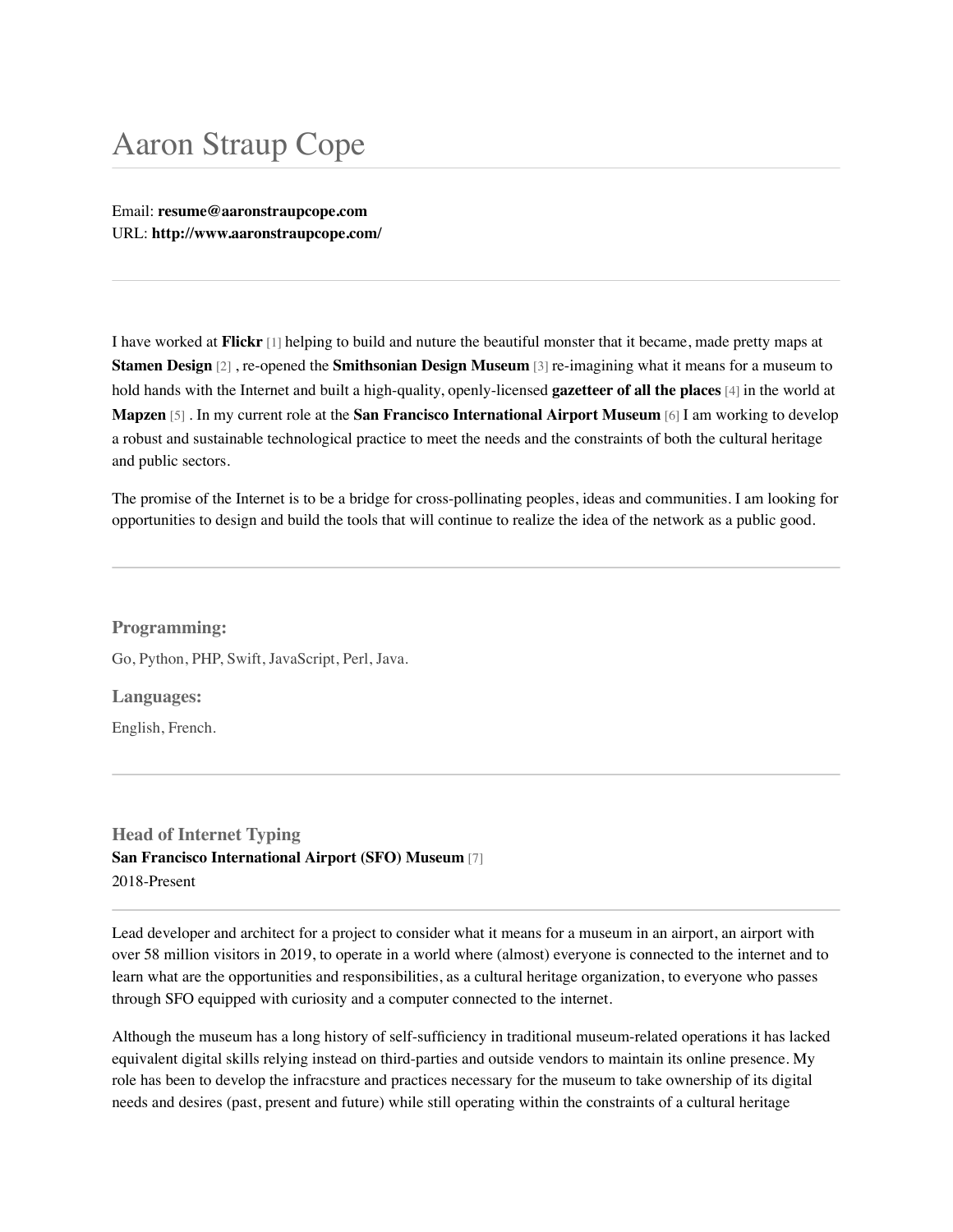## organization and local government.

These efforts have been documented in detail on the **[Mills Field weblog](https://millsfield.sfomuseum.org/blog/)** [8] . These include:

*Designing, building and maintaining the [SFO Museum Aviation Collection website](https://collection.sfomuseum.org/) [9] , the online catalog of the SFO Museum Aviation Museum and Library Collection. This website is the public face of the museum's permanent aviation collection of 140, 000 objects and the nucleus of second and third order features and projects to be developed around the collection.*

*Designing, building and maintaining the [Interactive Historic Maps of SFO](https://www.sfomuseum.org/about/blog/interactive-historic-maps-sfo-1930-2021) [10] installation in the Terminal 2 SkyTerrace Observation Deck. An interactive map installation that allows visitors to view the history of SFO by browsing over three dozen aerial maps from 1930 to 2021. Originally designed as a touch-based interactive application to work entirely offline, it was updated in 2020 to allow visitors to control the map using their personal mobile devices. The installation displays a QR code that a visitor can scan which will launch a "controller" application that relays instructions from their mobile device to the application.*

*Designing, building and maintaining the [Mills Field website](https://millsfield.sfomuseum.org/) [11] which acts as a public-facing proving-ground for all present and future projects including: Improving and broadening the reach of all collections-related materials, cataloging and documenting past museum activities, modeling the airport's physical geography over time, interface and interaction experiments and public and private application programming interfaces (API).*

*Building the infrastructure for the museum's [online mapping efforts](https://millsfield.org/map) [12] including sourcing historical maps from the airport GIS department to producing and hosting its own contemporary basemaps.*

*An [open source, and serverless, image processing workflow](https://millsfield.sfomuseum.org/blog/tags/iiif) [13] for creating mulitiple derivative image sizes in additional to tiled and zoomable images for a variety of sources including the museum collection and its social media effort.*

*Developing the workflow to catalog [historical and contemporary flight data](https://millsfield.sfomuseum.org/blog/tags/flightdata) [14] (2007 - present) at SFO integrating that data with the museum's own collection.*

*Designing and developing secure, sustainable and low-maintenance interactive applications around the museum's collection that can be deployed throughout the airport terminals.*

*Working with both the Airport Commission and City of San Francisco IT departments to integrate secure credentialing for museum-related websites and services.*

## **Editor at Large – Creator, Architect and Head of Engineering for Who's On First (WOF) [Mapzen](https://www.mapzen.com/)** [5] 2015-2017

Creator, Architect and Head of Engineering for Who's On First (WOF), an openly licensed gazetteer of all the places and all their metadata in the world, ranging from continents to neighbourhoods and venues. WOF was published as a public resource and a series of API-based services and used internally by a variety of Mapzen services including Search (geocoding) and Tiles.

The goal of WOF is to provide high-quality and openly licensed location data with global coverage specifically designed for use with a broad range of applications, datastores and programming languages, while ensuring longterm durability and portability of both the data and the services.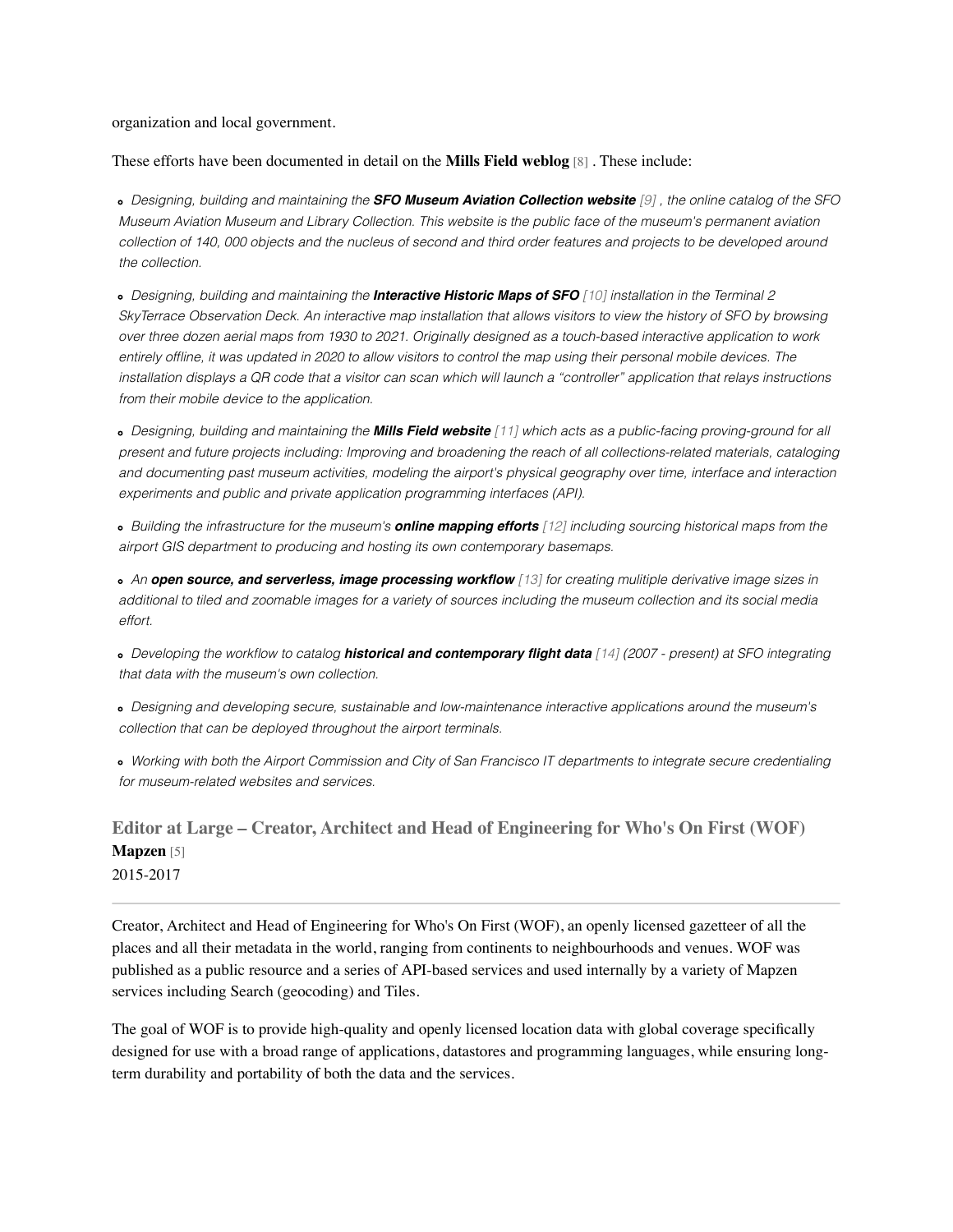In January 2018, Mapzen announced that it would cease operations. WOF **[continues to operate](https://www.whosonfirst.org/blog/2018/01/02/chapter-two/)** [15] as a community-driven open-data and open-source project at **[whosonfirst.org](https://www.whosonfirst.org/)** [4] . All of the data and source code continues to be developed and distributed through the **[whosonfirst-data](https://github.com/whosonfirst-data)** [16] and **[whosonfirst](https://github.com/whosonfirst)** [17] GitHub organizations, respectively.

To date approximately **[60, 000 words of theory and practice](https://www.whosonfirst.org/blog/)** [18] have been written about the project on the Who's On First weblog. A good introduction is the 2016 talk titled **[Mapping With Bias](https://www.whosonfirst.org/blog/2016/08/15/mapping-with-bias/)** [19] and a detailed discussion of the project's goals and motivations is the 2015 blog post **[Who's On First](https://www.whosonfirst.org/blog/2015/08/18/who-s-on-first/)** [20] .

*Designed the [overall data model and architecture](https://www.whosonfirst.org/blog/2015/08/18/who-s-on-first/) [20] for the project.*

*Designed, built and maintained public-facing services related to WOF including the [Spelunker](https://www.whosonfirst.org/blog/2015/09/28/spelunker-jumping-into-who-s-on-first/) [21] and the [API](https://www.whosonfirst.org/2017/04/04/whosonfirst-api/) [22] and the initial version of the WOF editorial tools (code named "Boundary Issues")*

*Designed, built and maintained all of the databases, deploy tools and software libraries for both public-facing and internal editorial workflows. Software was purposefully written in a variety of languages including [Go](https://github.com/whosonfirst?language=go) [23] , [Python](https://github.com/whosonfirst?language=python) [24] , [PHP](https://github.com/whosonfirst?language=php) [25] and [JavaScript](https://github.com/whosonfirst?language=javascript) [26] specifically to ensure that design decisions around the data modeling did not encode the biases of any one language or toolset.*

*Managed the engineering team, contractors and oversaw day-to-day technology decisions.*

## **Head of Engineering, Digital and Emerging Media [Cooper Hewitt Smithsonian Design Museum](http://www.cooperhewitt.org/)** [27] 2012-2015

Head of engineering and technical architect for all public facing and internal digital initiatives related to the reopening of the Smithsonian Cooper Hewitt Design Museum in 2015. This work was documented in The Atlantic magazine's 2015 **[The Museum of the Future Is Here](https://www.theatlantic.com/technology/archive/2015/01/how-to-build-the-museum-of-the-future/384646/)** [28] profile and culminated with **[The Pen](https://collection.cooperhewitt.org/pen/)** [29] an NFCenabled stylus, custom designed and manufactured by the museum, given to every museum visitor.

The Pen allows visitors to collect objects on display and retrieve them post-visit as well as produce new works on multi-user interactive tables located through the museum. It works in concert with purpose-built API designed and maintained by the museum and enables both internal and third-party in-gallery experiences. Launched in March of 2015, The Pen has been in continuous use since then. As of **[January 2018](https://collection.cooperhewitt.org/stats/)** [30] it has been given out to 350, 000 visitors; used to collect objects 14 million times; and used to create over 300, 000 designs.

The technical, manufacturing and institutional challenges (and successes) that were prompted The Pen are discussed at length in **[Strategies against architecture: interactive media and transformative technology at](http://www.aaronland.info/weblog/2015/04/10/things/#mw2015) Cooper Hewitt** [\[31\] , a formal paper presented at the 2015 Museums and the Web conference and](http://www.aaronland.info/weblog/2016/03/09/osha/#bespokiness) **The Pendulum of Bespokiness** [32] , a presentation delivered at the 2016 Bosch Connected Experience conference.

*Designed, built and maintained the [Cooper Hewitt collections website](https://collection.cooperhewitt.org./) [33] and [API](https://labs.cooperhewitt.org/2014/the-api-at-the-center-of-the-museum/) [34] which acts as a unified interface for all public-facing, internal and third-party integrations with the museum collection, including the Pen and features like [search by colour](http://labs.cooperhewitt.org/2013/giv-do/) [35] . The Collections website won the Best Research/Collections Website award at the 2013 Museums and the Web conference as well as the award for best Applications and API website at the 2013 American Alliance of Museums conference.*

*Co-curator for the Smithsonian's first acquisition of code: [Planetary](http://www.cooperhewitt.org/object-of-the-day/2013/08/26/planetary-collecting-and-preserving-code-living-object) [36] , an interactice music player for the iPad.*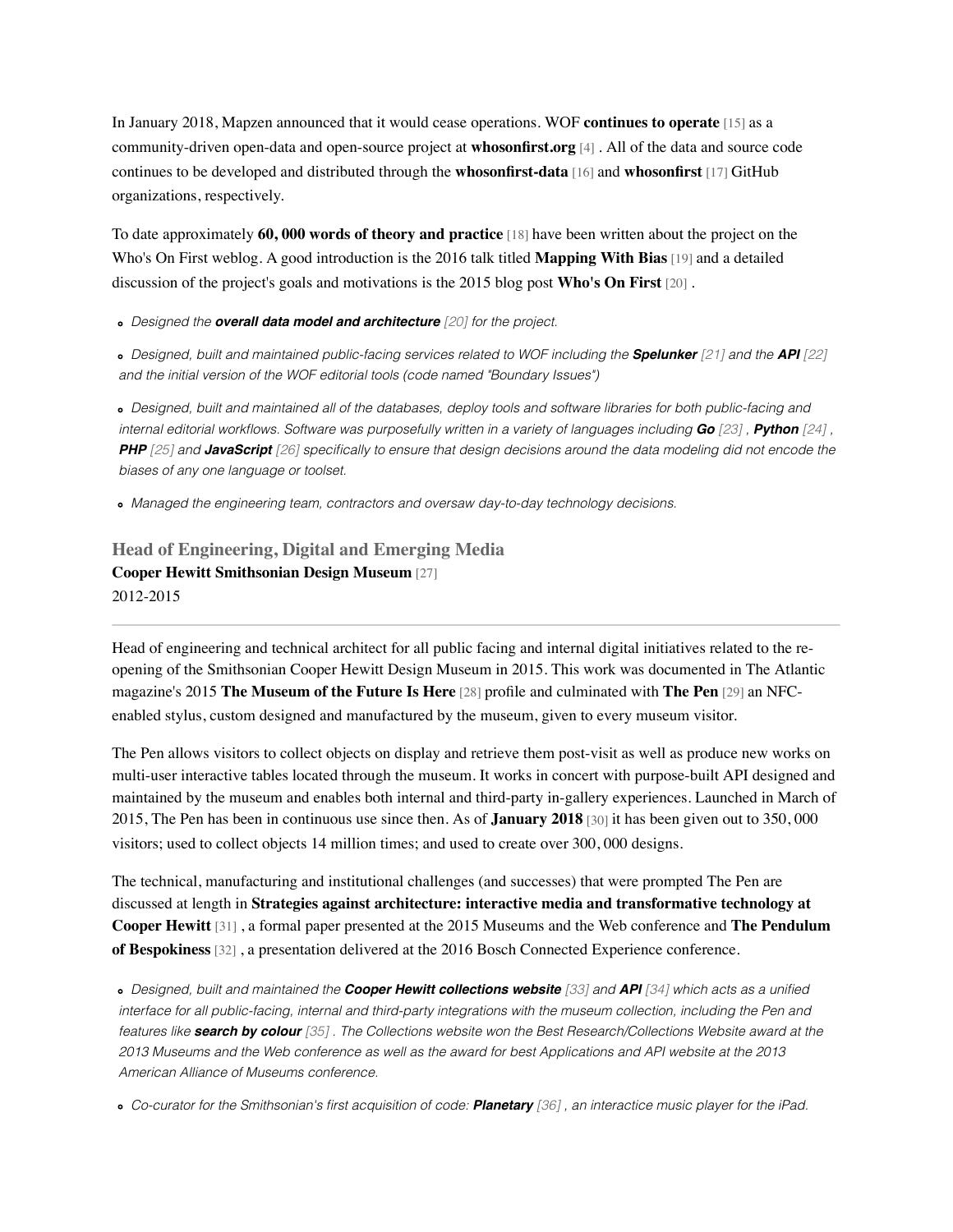#### *[\(Complete press coverage of the acquisition is listed here.\)](http://labs.cooperhewitt.org/2013/pandas-press-planetary/) [37]*

*Acted as technical liason with the Smithsonian's Office of the Chief Information Officer (OCIO) on all matters relating to the Cooper Hewitt's digital and exhibition infrastructure.*

*Managed the engineering team and oversaw day-to-day technology decisions.*

**Internet Typist (and general layabout)**

### 2012-2012

Combination self-employed and self-imposed sabbatical spent implementing and investigating the practice of archiving and of running shadow copies of popular social networking websites.

*[Parallel Flickr](http://www.aaronland.info/weblog/2011/10/14/pixelspace/#parallel-flickr) [38] — a tool for backing up your Flickr photos and generating a database backed website that [honours the viewing permissions you've chosen on Flickr. It was presented at the Internet Archive's 2012](http://www.aaronland.info/weblog/2012/02/14/incentivize/#pda2012) Personal Digital Archiving conference [39] .*

*[Privatesquare](http://nearfuturelaboratory.com/2012/01/22/privatesquare/) [40] — a "looking-glass archive" web application to record and manage a private database of foursquare check-ins with the option of recording them in a public service after the fact.*

*[Parallel-ogram](http://www.aaronland.info/weblog/2012/04/02/haystack/#parallel-ogram) [41] — a simple web application to create a local backup of Instagram photos and "likes" and to make that archive a living, breathing website of its own.*

**Design Technologist [Stamen Design](http://www.stamen.com/)** [2] 2009-2011

Senior developer responsible for taming source data and designing and implementing technical systems for a wide variety of clients and research projects. Also, maps.

*[Surging Seas](http://sealevel.climatecentral.org/) [42] (2012) — a project with [Climate Central](http://www.climatecentral.org/) [43] to visualize the effects of sea-level rise and storm surges in the United States.*

*[map=yes](http://mapequalsyes.stamen.com/) [44] (2011) — a project with [MapQuest](http://mapquest.com/) [45] to demonstrate what their mapping APIs, and commitment to the OpenStreetMap project, affords to developers and designers alike.*

*[prettymaps](http://prettymaps.stamen.com/) [46] (2010) — an experimental interactive map composed of multiple freely available, communitygenerated data sources designed to explore and celebrate the edges of what is possible in web-based mapping.*

*[Cheerio Maps](http://city.stamen.com/cheerios/) [47] (2010) — an experimental map to visualize housing data in the San Francisco Bay Area.*

**Lead Engineer [Flickr](http://www.flickr.com/)** [48] 2004-2009

Lead engineer for the **[Flickr](http://www.flickr.com/)** [48] photo sharing/management web application; designed, implemented and maintained the geotagging and machinetag infrastructure; primary contact for security issues; primary contact for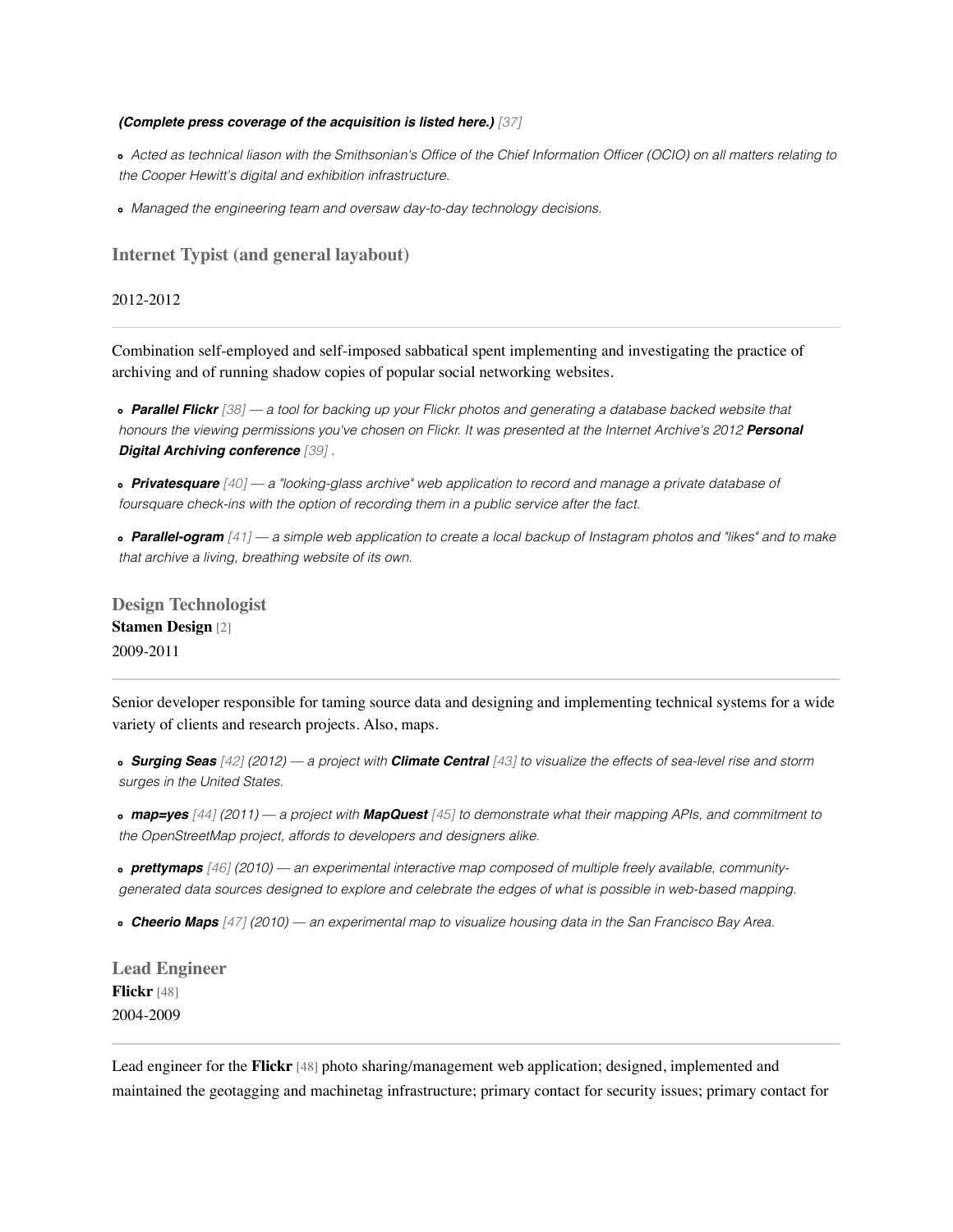### integration projects with its parent company Yahoo!.

*[Galleries](http://blog.flickr.net/en/2009/09/14/galleries-unleash-your-inner-curator/) [49] (2009) — a way for users to curate up to 18 public photos or videos from other Flickr users into one place around a theme, an idea or "just because"; galleries were a way to encourage Flickr users to try and see their time and involvements on the site as something other than self-promotion or collecting view counts.*

*[Flickr Shapefiles](http://code.flickr.com/blog/2008/10/30/the-shape-of-alpha/) [50] (2008) — we asked the question: "If we plotted all the geotagged photos associated with a particular location, would we have enough data to generate a mostly accurate contour of that place? Not a perfect representation, perhaps, but something more fine-grained than a bounding box." It turns out we did!*

*[Machine tags](http://www.flickr.com/groups/api/discuss/72157594497877875/) [51] (2007) — a lightweight and easy means for users to add extra semantics to their tags and to use those tags as a kind of key in to third-party services; there are currently over 2M tags with [foursquare](http://foursquare.com/) [52] venue IDs as well as many other smaller bespoke projects.*

*[Geotagging](http://www.flickr.com/map) [53] (2006) — the ability for users to geotag their photos; there were 1M geotagged photos added in the first 24 hours and today there are over 300M geotagged photos.*

*Just keeping the site up (2005) — it was a very busy year.*

## **Public speaking** 2007-Present

I have been **[speaking publicly since 2007](http://www.aaronland.info/talks/)** [54] on a variety of personal and work-related subjects including Flickr, [maps and cultural heritage. I have been a frequent speaker at the](https://mcn.edu/) **[Museums and the Web](http://www.museumsandtheweb.com/)** [55] , **Museum Computer Network** [56] , **[Openstreetmap State of the Map](http://stateofthemap.org/)** [57] and **[NACIS](http://nacis.org/)** [58] conferences.

A complete list of talks is available at **[https://www.aaronland.info/talks](https://www.aaronland.info/talks/)** [59]

**go-iiif**

**[go-iiif](https://thisisaaronland.github.io/go-iiif/)** [60] is a fork of the **[iiif](https://github.com/greut/iiif)** [61] package that moves all of the processing logic for the **[IIIF Image API](http://iiif.io/api/image/)** [62] in to discrete Go packages and defines source, derivative and graphics details in a JSON config file. There is an additional caching layer for both source images and derivatives.

**Brooklyn Integers**

**[Artisanal Integers as a service](http://brooklynintegers.com/)** [63] . A very elaborate joke, but a useful one. The canonical text on artisanal integers is the **[time pixels](https://www.aaronland.info/weblog/2012/12/01/coffee-and-wifi/#timepixels)** [64] keynote from the 2012 **[New Zealand National Digital Forum](http://www.ndf.org.nz/)** [65] but a more approachable introduction is neverendingbook.org's **[artisanal integers](http://www.neverendingbooks.org/artisanal-integers)** [66] .

**The Mirror Project** 2001-Present

**[The Mirror Project](http://www.mirrorproject.com/)** [67] was one of the earliest community-driven photo-sharing websites to promote built to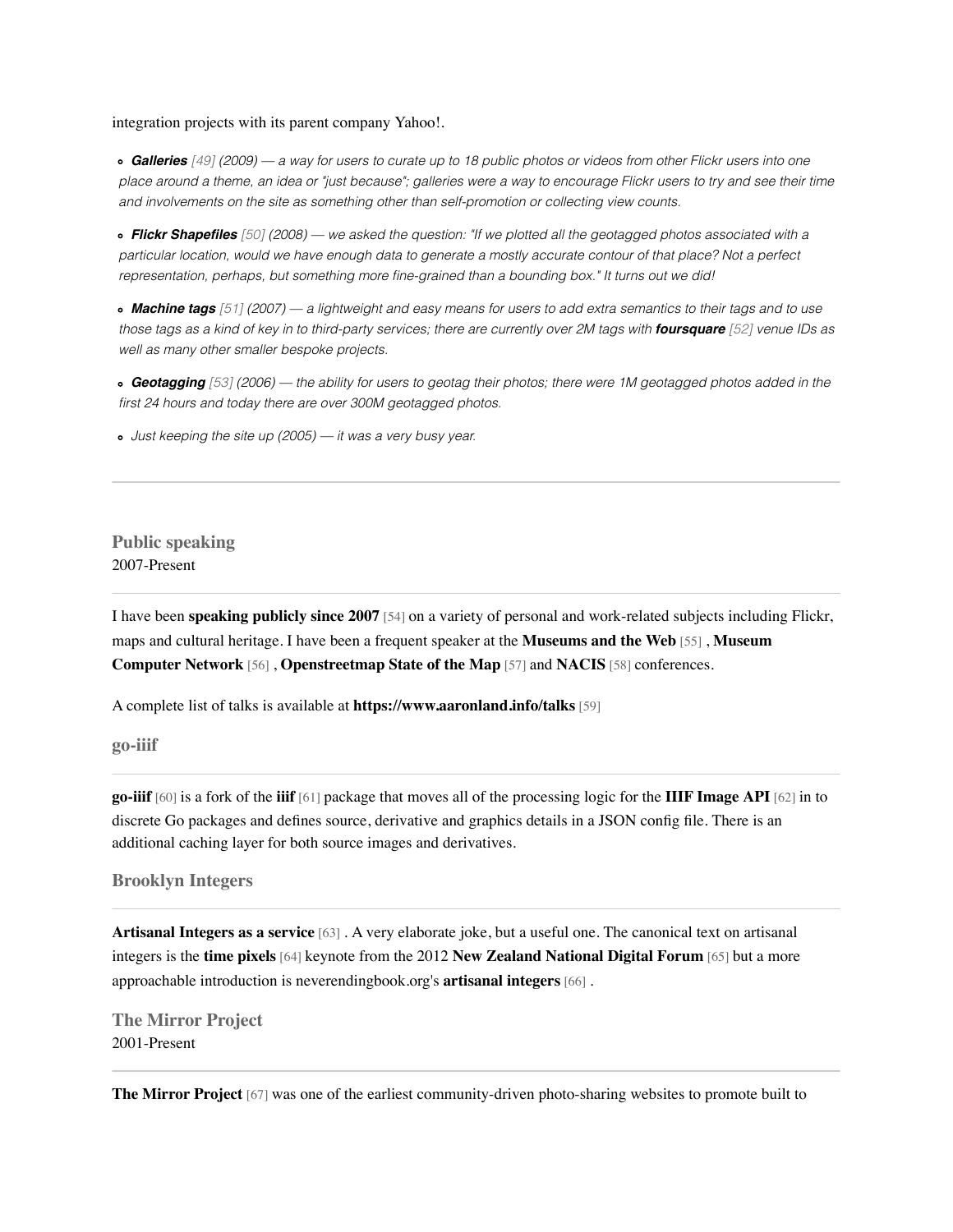encourage and showcase "adventures in reflective surfaces". In a world before selfies...

**Studies in Studio arts**, 1993-1997 **[Nova Scotia College of Art and Design](http://www.nscad.ca/)** [68]

Aaron Straup Cope. "**[Capacity Planning for Meaning](https://mw20.museweb.net/paper/capacity-planning-for-meaning/)** [69] ". MW2020: Museums and the Web 2020. 2020.

Aaron Straup Cope. "**[Mapping Space, Time, and the Collection at SFO Museum](https://mw19.mwconf.org/paper/mapping-space-time-and-the-collection-at-sfo-museum/)** [70] ". MW2019: Museums and the Web 2019. 2019.

Seb Chan, Aaron Straup Cope. "**[Strategies against architecture: interactive media and transformative](http://onlinelibrary.wiley.com/doi/10.1111/cura.12118/abstract) technology at Cooper Hewitt.** [71] ". Curator, The Museum Journal. 2015.

Seb Chan, Aaron Straup Cope. "**[Strategies against architecture: interactive media and transformative](http://mw2015.museumsandtheweb.com/paper/strategies-against-architecture-interactive-media-and-transformative-technology-at-cooper-hewitt/) technology at Cooper Hewitt.** [72] ". MW2015: Museums and the Web 2015. 2015.

Seb Chan, Aaron Straup Cope. "**[Collecting the present: digital code and collections](http://mw2014.museumsandtheweb.com/paper/collecting-the-present-digital-code-and-collections/)** [73] ". MW2014: Museums and the Web 2014. 2014.

Aaron Straup Cope, Ryan Donahue. "**[Archiving Flickr and Other Websites of Interest to Museums](https://www.museumsandtheweb.com/mw2012/papers/archiving_flickr_and_other_websites_of_interes.html)** [74] ". MW2012: Museums and the Web 2012. 2012.

Aaron Straup Cope. "**[building=yes](https://www.museumsandtheweb.com/mw2012/programs/buildingyes.html)** [75] ". MW2012: Museums and the Web 2012. 2012.

Aaron Straup Cope, Christine Kuan. "**[Imagining the Built Works Registry](https://builtworksregistry.wordpress.com/imagining-the-built-works-registry-by-aaron-straup-cope-christine-kuan/)** [76] ". 2011.

Aaron Straup Cope. "**[Buckets and Vessels](http://www.museumsandtheweb.com/mw2010/papers/cope/cope.html)** [77] ". Museums and the Web 2010: Proceedings. Toronto: Archives & Museum Informatics. 2010.

Aaron Straup Cope. "**[The Interpretation of Bias \(and the bias of interpretation\)](http://www.museumsandtheweb.com/mw2009/abstracts/prg_335001944.html)** [78] ". Museums and the Web 2009: Proceedings. Toronto: Archives & Museum Informatics. 2009.

Aaron Straup Cope. "**[The API As Curator](http://www.museumsandtheweb.com/mw2008/papers/straup_cope/straup_cope.html)** [79] ". Museums and the Web 2008: Proceedings. Toronto: Archives & Museum Informatics. 2008.

Aaron Straup Cope. "**[Eat Drink Feel Good Markup Language](http://www.xml.com/pub/a/2005/02/16/edfg.html)** [80] ". XML.com (O'Reilly Media Inc.). 2005.

Code samples and current projects are available for review on the **[@aaronland](https://github.com/aaronland)** [81] and **[@whosonfirst](https://github.com/whosonfirst)** [17] and **[@sfomuseum](https://github.com/sfomuseum)** [82] GitHub organizations. Older code is available for review on the **[@straup](https://www.github.com/straup)** [83] and **[@thisisaaronland](https://www.github.com/thisisaaronland/)** [84] GitHub accounts.

**[I have been maintaining a personal weblog since 1999.](http://www.aaronland.info/weblog/)** [85]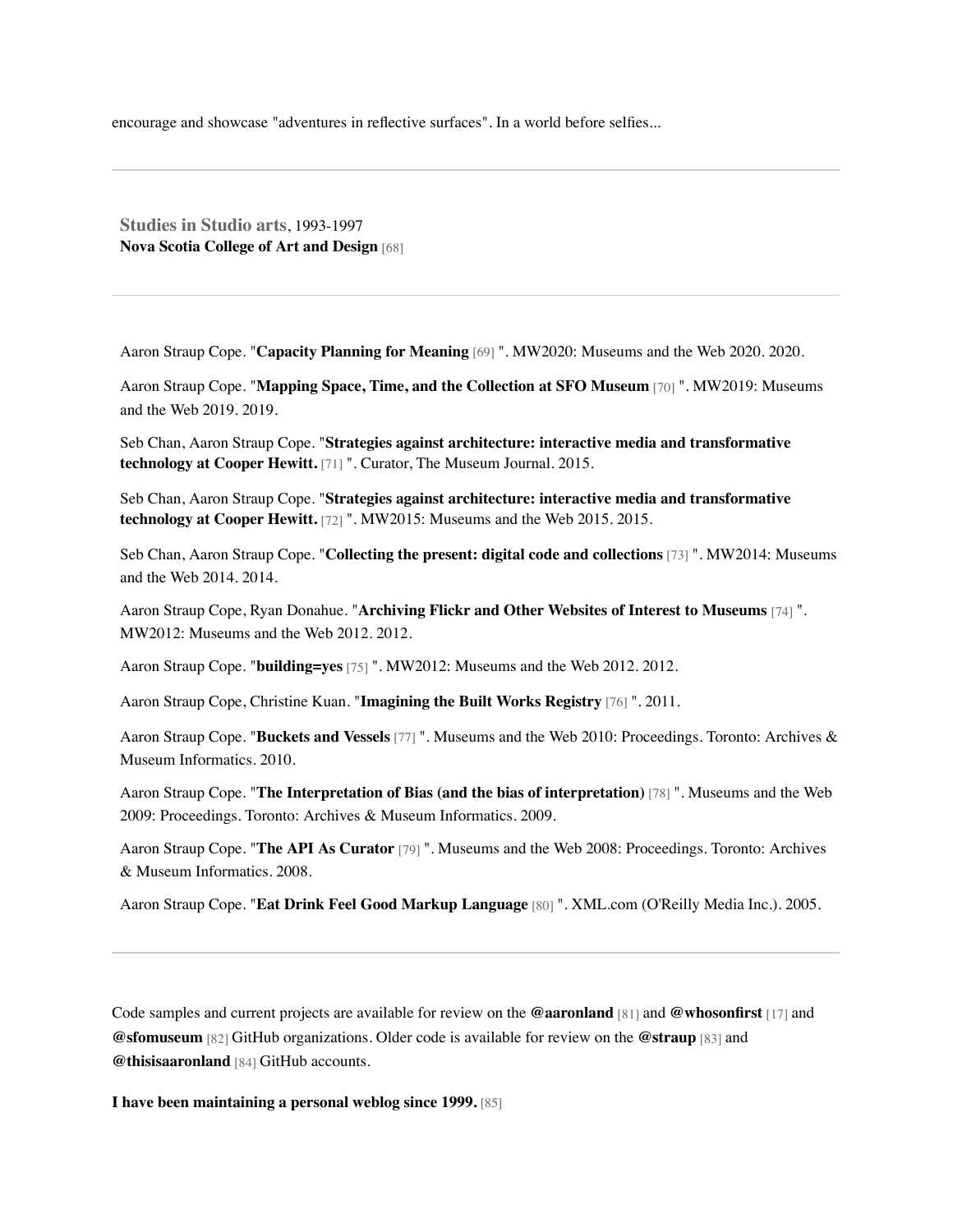This document is available in the following formats : **[Plain-text](http://www.aaronstraupcope.com/resume/en/aaronstraupcope-resume-en.txt)** [86] , **[HTML](http://www.aaronstraupcope.com/resume/en/aaronstraupcope-resume-en.html)** [87] , **[PDF](http://www.aaronstraupcope.com/resume/en/aaronstraupcope-resume-en.pdf)** [88] and **[XML](http://www.aaronstraupcope.com/resume/en/aaronstraupcope-resume-en.xml)** [89] . The code used to generate these documents is available as **[open source software](https://github.com/straup/xmlresume-tools/)** [90] .

Available upon request.

- 1. [https://www.flickr.com](https://www.flickr.com/)
- 2. <http://www.stamen.com/>
- 3. <https://www.cooperhewitt.org/>
- 4. <https://www.whosonfirst.org/>
- 5. <https://www.mapzen.com/>
- 6. <http://sfomuseum.org/>
- 7. <https://sfomuseum.org/>
- 8. <https://millsfield.sfomuseum.org/blog/>
- 9. <https://collection.sfomuseum.org/>
- 10. <https://www.sfomuseum.org/about/blog/interactive-historic-maps-sfo-1930-2021>
- 11. <https://millsfield.sfomuseum.org/>
- 12. <https://millsfield.org/map>
- 13. <https://millsfield.sfomuseum.org/blog/tags/iiif>
- 14. <https://millsfield.sfomuseum.org/blog/tags/flightdata>
- 15. <https://www.whosonfirst.org/blog/2018/01/02/chapter-two/>
- 16. <https://github.com/whosonfirst-data>
- 17. <https://github.com/whosonfirst>
- 18. <https://www.whosonfirst.org/blog/>
- 19. <https://www.whosonfirst.org/blog/2016/08/15/mapping-with-bias/>
- 20. <https://www.whosonfirst.org/blog/2015/08/18/who-s-on-first/>
- 21. <https://www.whosonfirst.org/blog/2015/09/28/spelunker-jumping-into-who-s-on-first/>
- 22. <https://www.whosonfirst.org/2017/04/04/whosonfirst-api/>
- 23. <https://github.com/whosonfirst?language=go>
- 24. <https://github.com/whosonfirst?language=python>
- 25. <https://github.com/whosonfirst?language=php>
- 26. <https://github.com/whosonfirst?language=javascript>
- 27. <http://www.cooperhewitt.org/>
- 28. [https://www.theatlantic.com/technology/archive/2015/01/how-to-build-the-museum-of-the](https://www.theatlantic.com/technology/archive/2015/01/how-to-build-the-museum-of-the-future/384646/)future/384646/
- 29. <https://collection.cooperhewitt.org/pen/>
- 30. <https://collection.cooperhewitt.org/stats/>
- 31. <http://www.aaronland.info/weblog/2015/04/10/things/#mw2015>
- 32. <http://www.aaronland.info/weblog/2016/03/09/osha/#bespokiness>
- 33. [https://collection.cooperhewitt.org.](https://collection.cooperhewitt.org./)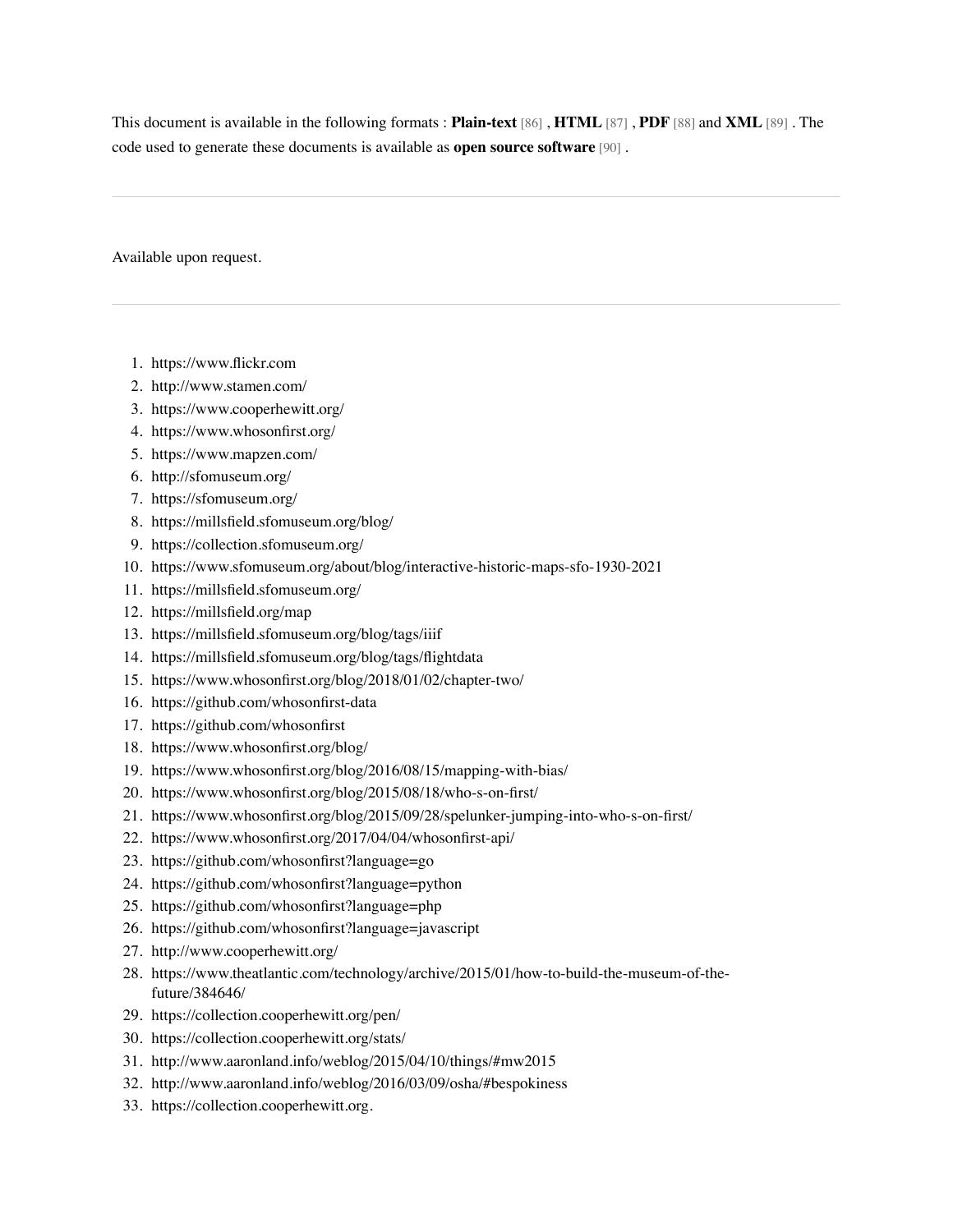- 34. <https://labs.cooperhewitt.org/2014/the-api-at-the-center-of-the-museum/>
- 35. <http://labs.cooperhewitt.org/2013/giv-do/>
- 36. [http://www.cooperhewitt.org/object-of-the-day/2013/08/26/planetary-collecting-and-preserving](http://www.cooperhewitt.org/object-of-the-day/2013/08/26/planetary-collecting-and-preserving-code-living-object)code-living-object
- 37. <http://labs.cooperhewitt.org/2013/pandas-press-planetary/>
- 38. <http://www.aaronland.info/weblog/2011/10/14/pixelspace/#parallel-flickr>
- 39. <http://www.aaronland.info/weblog/2012/02/14/incentivize/#pda2012>
- 40. <http://nearfuturelaboratory.com/2012/01/22/privatesquare/>
- 41. <http://www.aaronland.info/weblog/2012/04/02/haystack/#parallel-ogram>
- 42. <http://sealevel.climatecentral.org/>
- 43. <http://www.climatecentral.org/>
- 44. <http://mapequalsyes.stamen.com/>
- 45. <http://mapquest.com/>
- 46. <http://prettymaps.stamen.com/>
- 47. <http://city.stamen.com/cheerios/>
- 48. <http://www.flickr.com/>
- 49. <http://blog.flickr.net/en/2009/09/14/galleries-unleash-your-inner-curator/>
- 50. <http://code.flickr.com/blog/2008/10/30/the-shape-of-alpha/>
- 51. <http://www.flickr.com/groups/api/discuss/72157594497877875/>
- 52. <http://foursquare.com/>
- 53. <http://www.flickr.com/map>
- 54. <http://www.aaronland.info/talks/>
- 55. <http://www.museumsandtheweb.com/>
- 56. <https://mcn.edu/>
- 57. <http://stateofthemap.org/>
- 58. <http://nacis.org/>
- 59. <https://www.aaronland.info/talks/>
- 60. <https://thisisaaronland.github.io/go-iiif/>
- 61. <https://github.com/greut/iiif>
- 62. <http://iiif.io/api/image/>
- 63. <http://brooklynintegers.com/>
- 64. <https://www.aaronland.info/weblog/2012/12/01/coffee-and-wifi/#timepixels>
- 65. <http://www.ndf.org.nz/>
- 66. <http://www.neverendingbooks.org/artisanal-integers>
- 67. <http://www.mirrorproject.com/>
- 68. <http://www.nscad.ca/>
- 69. <https://mw20.museweb.net/paper/capacity-planning-for-meaning/>
- 70. <https://mw19.mwconf.org/paper/mapping-space-time-and-the-collection-at-sfo-museum/>
- 71. <http://onlinelibrary.wiley.com/doi/10.1111/cura.12118/abstract>
- 72. [http://mw2015.museumsandtheweb.com/paper/strategies-against-architecture-interactive-media](http://mw2015.museumsandtheweb.com/paper/strategies-against-architecture-interactive-media-and-transformative-technology-at-cooper-hewitt/)and-transformative-technology-at-cooper-hewitt/
- 73. [http://mw2014.museumsandtheweb.com/paper/collecting-the-present-digital-code-and](http://mw2014.museumsandtheweb.com/paper/collecting-the-present-digital-code-and-collections/)collections/
- 74. [https://www.museumsandtheweb.com/mw2012/papers/archiving\\_flickr\\_and\\_other\\_websites\\_of\\_interes.html](https://www.museumsandtheweb.com/mw2012/papers/archiving_flickr_and_other_websites_of_interes.html)
- 75. <https://www.museumsandtheweb.com/mw2012/programs/buildingyes.html>